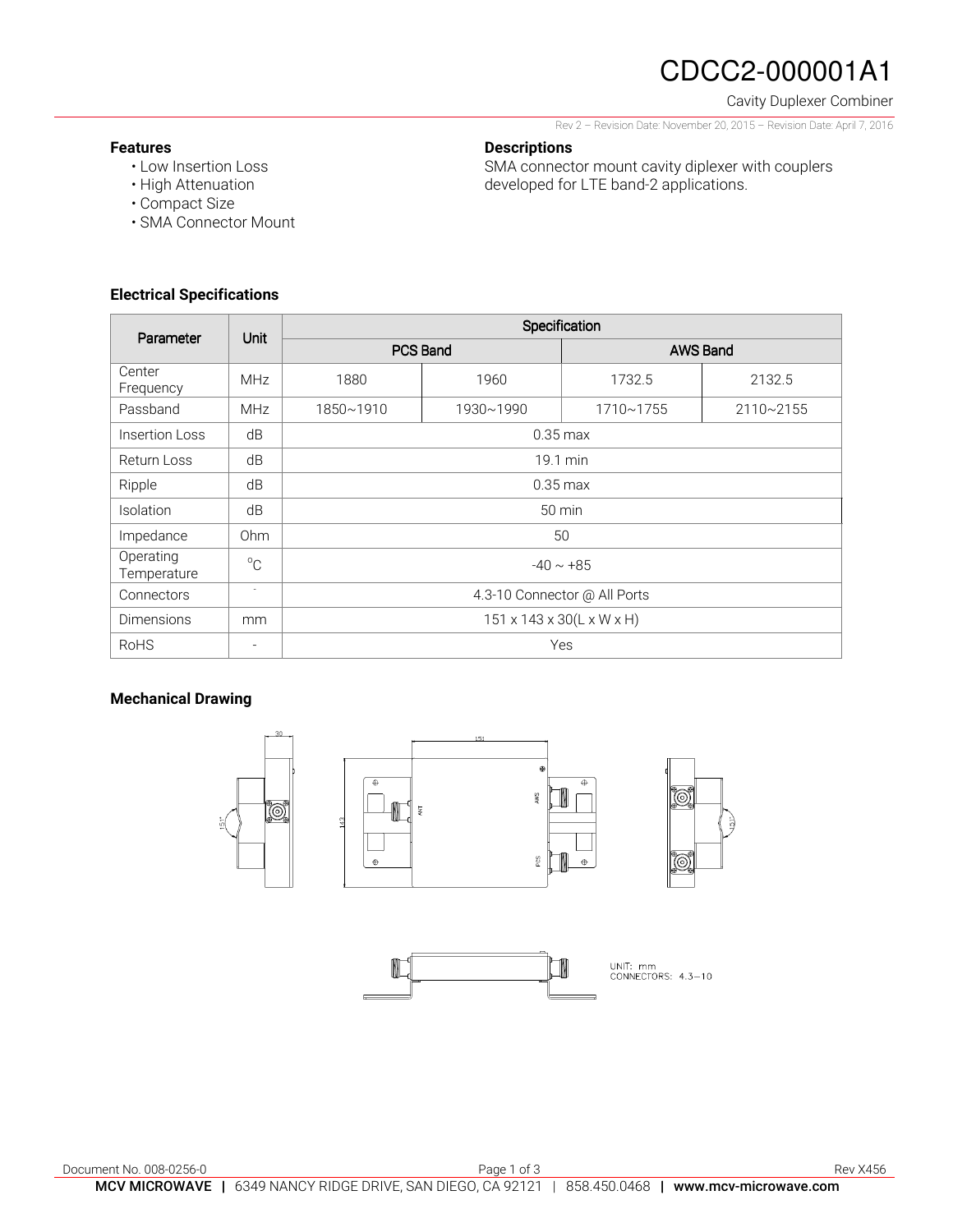## CDCC2-000001A1

#### Cavity Duplexer Combiner

Rev 2 – Revision Date: November 20, 2015 – Revision Date: April 7, 2016

#### **Electrical Response**